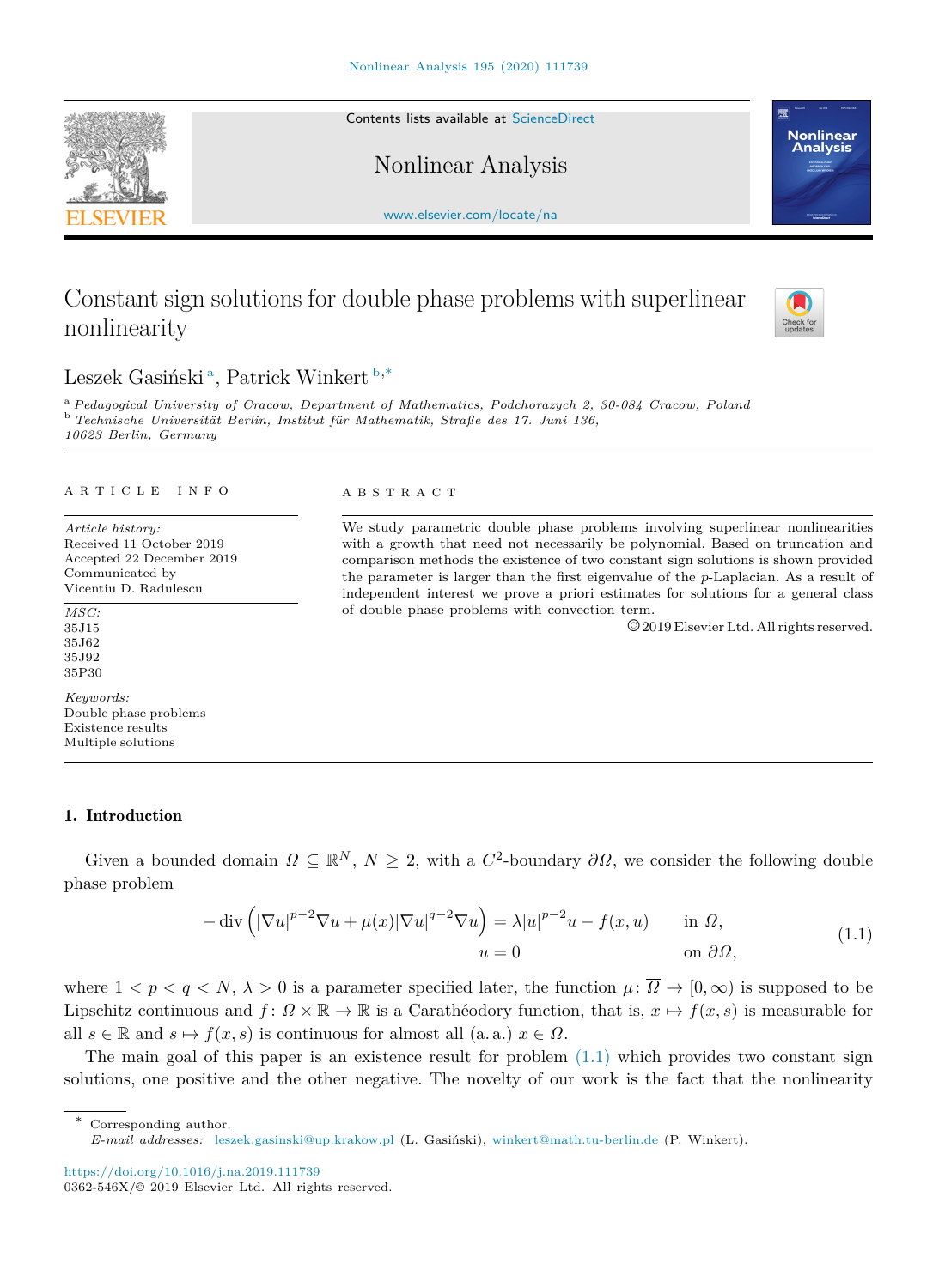*f* :  $\Omega \times \mathbb{R}$  →  $\mathbb{R}$  is only  $(p-1)$ -superlinear at infinity,  $(p-1)$ -sublinear near zero and bounded on bounded sets. No polynomial growth condition or any monotonicity condition is needed in our proof which is in contrast to other works in this direction, see for example the recent paper of Gasinski–Papageorgiou [[11,](#page-7-0) Proposition 3.4]. In addition, we present a priori bounds for weak solutions of problem [\(1.1\)](#page-0-3) which are based on the recent work of Marino–Winkert [\[18](#page-8-0)] by applying Moser's iteration.

Problems of type [\(1.1\)](#page-0-3) have an interesting phenomenon because the operator on the left-hand side is the so-called double phase operator whose behavior switches between two different elliptic situations depending on the values of the weight function  $\mu: \overline{\Omega} \to [0, \infty)$ . In other words, the behavior of the operator is controlled by the sets  $\{x \in \Omega : \mu(x) = 0\}$  and  $\{x \in \Omega : \mu(x) \neq 0\}.$ 

Zhikov was one of the first who introduced such classes of operators to describe models of strongly anisotropic materials, see [[26–](#page-8-1)[28](#page-8-2)] and also the monograph of Zhikov–Kozlov–Oleinik [[29\]](#page-8-3). The main idea was the introduction of the functional

<span id="page-1-0"></span>
$$
u \mapsto \int \left( |\nabla u|^p + \mu(x) |\nabla u|^q \right) dx, \tag{1.2}
$$

in order to describe such phenomena. Such functionals have been intensively studied in the past decade. We refer to the papers of Baroni–Colombo–Mingione [\[2](#page-7-1)[–4](#page-7-2)], Baroni–Kussi–Mingione [[5\]](#page-7-3), Colombo–Mingione [[8,](#page-7-4)[9\]](#page-7-5) and the references therein concerning the regularity. We also point out that the integrals of the form ([1.2\)](#page-1-0) arise in the context of functionals with non-standard growth; see the works of Cupini–Marcellini–Mascolo [[10\]](#page-7-6) and Marcellini [[16,](#page-8-4)[17\]](#page-8-5).

The existence of solutions for classes of problem ([1.1](#page-0-3)) has only been studied by few authors. Perera– Squassina  $[22]$  $[22]$  proved the existence of a solution of problem  $(1.1)$  by applying Morse theory where they used a cohomological local splitting to get an estimate of the critical groups at zero. The corresponding eigenvalue problem of the double phase operator with Dirichlet boundary condition was treated by Colasuonno–Squassina [\[7](#page-7-7)], who proved the existence and properties of related variational eigenvalues. By applying variational methods, Liu–Dai [[15\]](#page-8-7) treated double phase problems and proved existence and multiplicity results, also sign-changing solutions. A similar treatment has been recently done by Gasiński– Papageorgiou [[11](#page-7-0), Proposition 3.4] via the Nehari manifold method. We point out that the proof for the constant sign solutions in [[11\]](#page-7-0) needs an additional monotonicity condition which can be avoided in our work. Furthermore, we refer to a recent work of the authors [[12\]](#page-7-8) which shows the existence of at least one solution of problems of type  $(1.1)$  by applying the surjectivity result for pseudomonotone operators. This can be realized by an easy condition on the convection term, in addition to the usual growth condition. Finally we refer to works which are very related to our topic dealing with types of double phase problems. We mention, for example, Bahrouni–Rădulescu–Repovš [[1\]](#page-7-9), Cencelj–Rădulescu–Repovš [\[6](#page-7-10)], Papageorgiou– Rădulescu–Repovš [\[19](#page-8-8),[20\]](#page-8-9), Papageorgiou–Scapellato [[21\]](#page-8-10), Zhang–Rădulescu [[25](#page-8-11)] and the references therein. We also refer to the interesting overview article of R $\ddot{\text{add}}$ ulescu [[24](#page-8-12)] concerning isotropic and anisotropic double phase problems.

Our results are mainly based on truncation and comparison methods combined with the representation of the first eigenvalue of the *p*-Laplacian with homogeneous Dirichlet boundary condition, see [\(2.4\)](#page-3-0) in Section [2.](#page-1-1) Moreover, the *L*<sup>∞</sup>-bounds for weak solutions stated in Section [3](#page-4-0) are based on Moser's iteration and give a priori bounds for a very general setting of problem [\(1.1\)](#page-0-3) including convection term, see ([3.1\)](#page-4-1).

## 2. Preliminaries

<span id="page-1-1"></span>By  $L^r(\Omega)$  and  $L^r(\Omega;\mathbb{R}^N)$  we denote the usual Lebesgue spaces endowed with the norm denoted by  $\|\cdot\|_r$ for  $1 \leq r \leq \infty$  while  $W^{1,r}(\Omega)$  and  $W^{1,r}_0(\Omega)$  are the Sobolev spaces equipped with the norms denoted by  $\|\cdot\|_{1,r}$  and  $\|\cdot\|_{1,r,0}$ , respectively, for  $1 \leq r \leq \infty$ .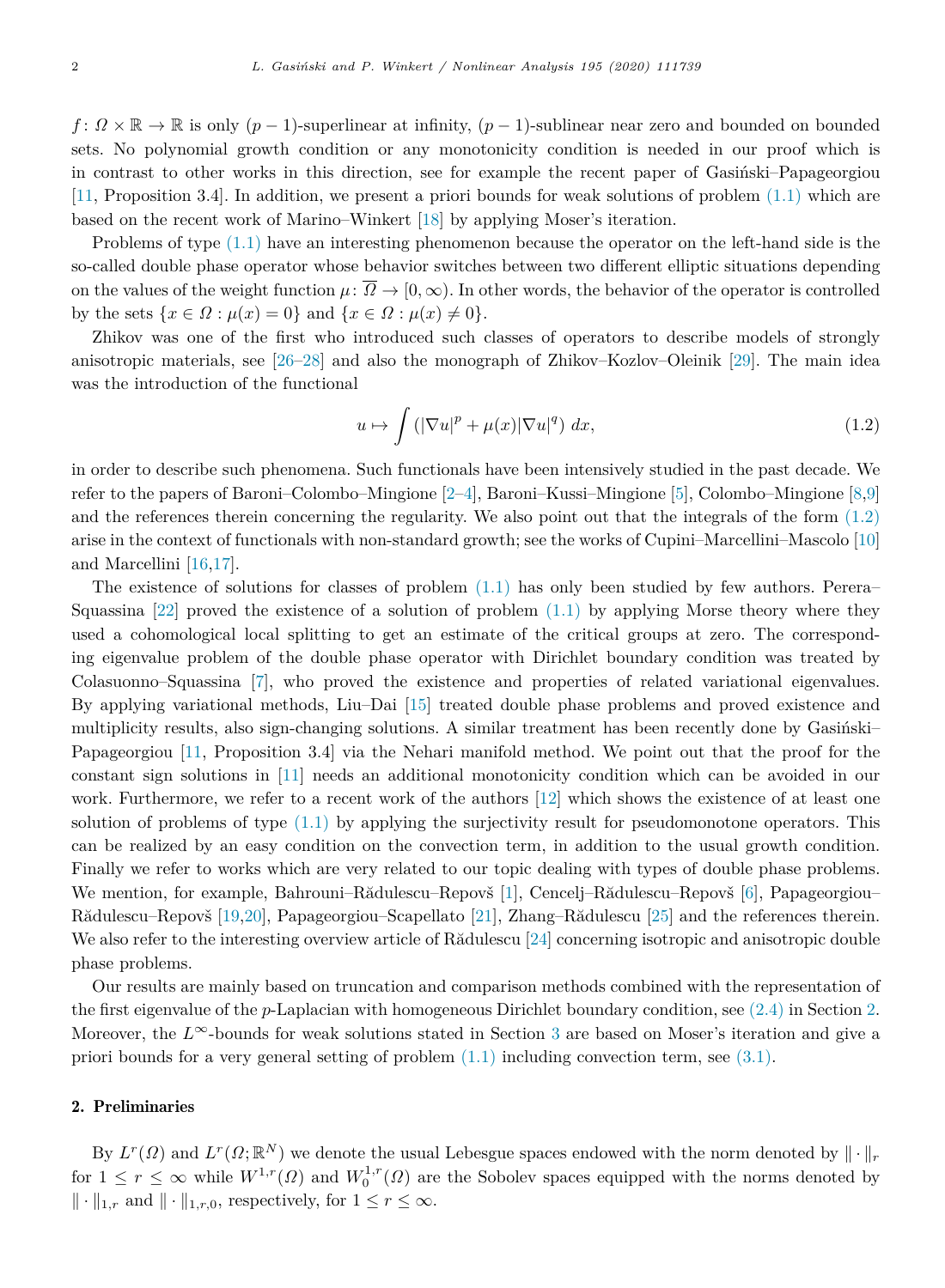Let  $1 < p < q < N$  and suppose

$$
\frac{q}{p} < 1 + \frac{1}{N}, \qquad \mu \colon \overline{\Omega} \to [0, \infty) \text{ is Lipschitz continuous.} \tag{2.1}
$$

Let  $\mathcal{H}$ :  $\Omega \times [0,\infty) \to [0,\infty)$  be the function

<span id="page-2-0"></span>
$$
(x,t)\mapsto t^p+\mu(x)t^q.
$$

Then, the Musielak–Orlicz space  $L^{\mathcal{H}}(\Omega)$  is defined by

$$
L^{\mathcal{H}}(\Omega) = \left\{ u \mid u: \Omega \to \mathbb{R} \text{ is measurable and } \rho_{\mathcal{H}}(u) := \int_{\Omega} \mathcal{H}(x, |u|) dx < +\infty \right\}
$$

equipped with the Luxemburg norm

$$
||u||_{\mathcal{H}} = \inf \left\{ \tau > 0 : \rho_{\mathcal{H}} \left( \frac{u}{\tau} \right) \leq 1 \right\}.
$$

With this norm, it is clear that the space  $L^{\mathcal{H}}(\Omega)$  is uniformly convex and so reflexive. Moreover, we introduce the seminormed space

$$
L^q_\mu(\Omega) = \left\{ u \mid u : \Omega \to \mathbb{R} \text{ is measurable and } \int_{\Omega} \mu(x) |u|^q dx < +\infty \right\}
$$

endowed with the seminorm

$$
||u||_{q,\mu} = \left(\int_{\Omega} \mu(x)|u|^q dx\right)^{\frac{1}{q}}.
$$

We know from Colasuonno–Squassina [[7,](#page-7-7) Proposition 2.15 (i), (iv) and (v)] that the embeddings

 $L^q(\Omega) \hookrightarrow L^{\mathcal{H}}(\Omega) \hookrightarrow L^p(\Omega) \cap L^q_\mu(\Omega)$ 

are continuous. A simple calculation shows that

$$
\min\left\{\|u\|_{\mathcal{H}}^p, \|u\|_{\mathcal{H}}^q\right\} \le \|u\|_{p}^p + \|u\|_{q,\mu}^q \le \max\left\{\|u\|_{\mathcal{H}}^p, \|u\|_{\mathcal{H}}^q\right\} \tag{2.2}
$$

for all  $u \in L^{\mathcal{H}}(\Omega)$ . By  $W^{1,\mathcal{H}}(\Omega)$  we denote the corresponding Sobolev space which is defined by

$$
W^{1,\mathcal{H}}(\Omega) = \left\{ u \in L^{\mathcal{H}}(\Omega) : |\nabla u| \in L^{\mathcal{H}}(\Omega) \right\}
$$

equipped with the norm

<span id="page-2-1"></span>
$$
||u||_{1,\mathcal{H}} = ||\nabla u||_{\mathcal{H}} + ||u||_{\mathcal{H}},
$$

where  $\|\nabla u\|_{\mathcal{H}} = \|\nabla u\|_{\mathcal{H}}.$ 

The completion of  $C_0^{\infty}(\Omega)$  in  $W^{1, \mathcal{H}}(\Omega)$  is denoted by  $W_0^{1, \mathcal{H}}(\Omega)$  and due to  $(2.1)$  $(2.1)$  we have an equivalent norm on  $W_0^{1,\mathcal{H}}(\Omega)$  given by

$$
||u||_{1,\mathcal{H},0} = ||\nabla u||_{\mathcal{H}},
$$

see Proposition 2.18 in Colasuonno–Squassina [\[7](#page-7-7)]. Since both spaces  $W^{1, \mathcal{H}}(\Omega)$  and  $W_0^{1, \mathcal{H}}(\Omega)$  are uniformly convex, we know that they are reflexive Banach spaces.

From Colasuonno–Squassina [[7,](#page-7-7) Proposition 2.15] we have the compact embedding

$$
W_0^{1,\mathcal{H}}(\Omega) \hookrightarrow L^r(\Omega)
$$

for each  $1 < r < p^*$ , where  $p^*$  is the critical exponent to p given by

<span id="page-2-2"></span>
$$
p^* := \frac{Np}{N - p}.\tag{2.3}
$$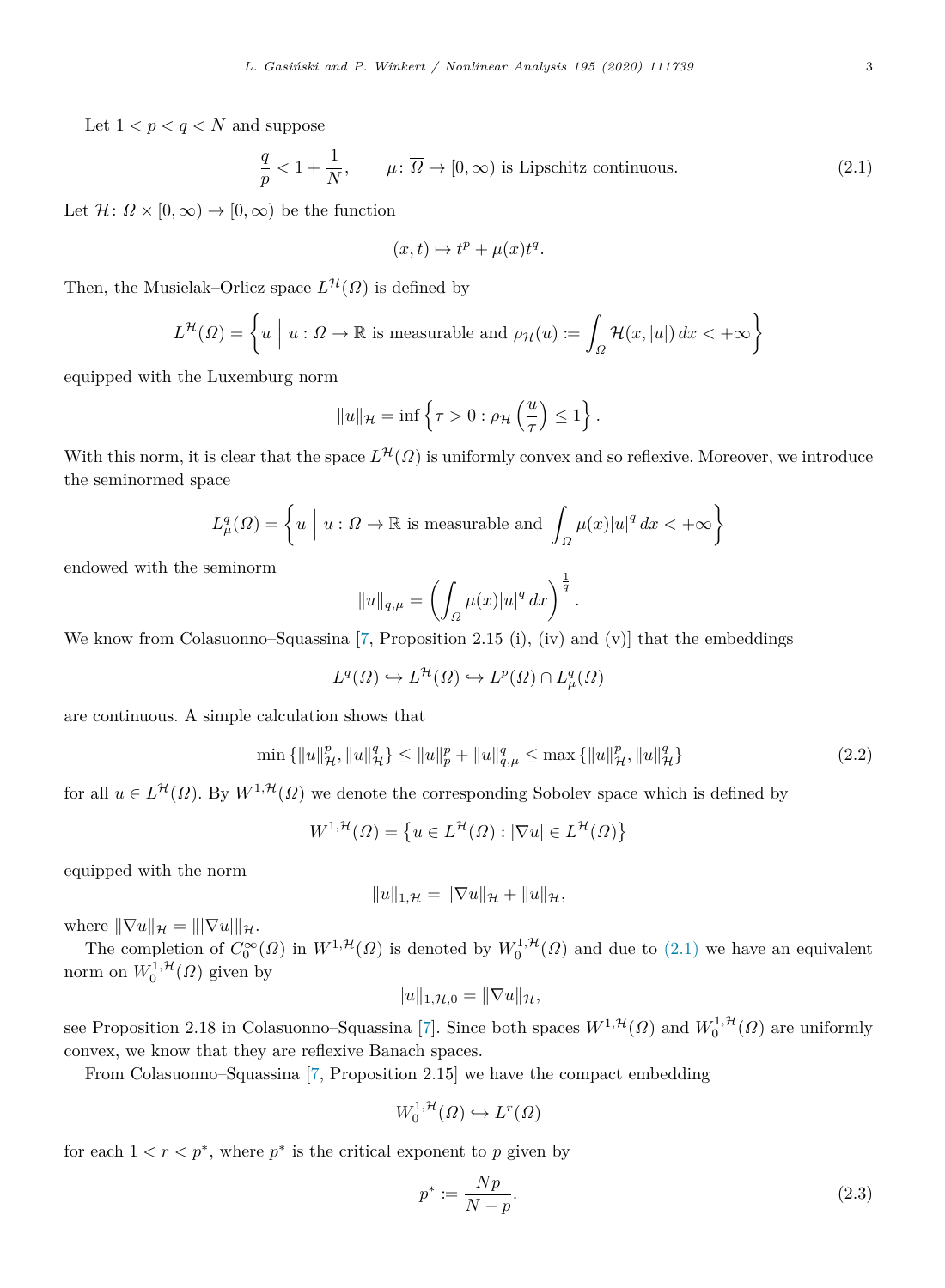A direct consequence of ([2.2](#page-2-1)) leads to the following inequalities

$$
\min\left\{\|u\|_{1,\mathcal{H},0}^p,\|u\|_{1,\mathcal{H},0}^q\right\} \le \|\nabla u\|_p^p + \|\nabla u\|_{q,\mu}^q \le \max\left\{\|u\|_{1,\mathcal{H},0}^p,\|u\|_{1,\mathcal{H},0}^q\right\}
$$

for all  $u \in W_0^{1, \mathcal{H}}(\Omega)$ .

As usual, we denote by  $C_0^1(\overline{\Omega})$  the ordered Banach space

$$
C_0^1(\overline{\Omega}) = \left\{ u \in C^1(\overline{\Omega}) : u \big|_{\partial \Omega} = 0 \right\},\,
$$

with positive cone

$$
C_0^1(\overline{\Omega})_+ = \left\{ u \in C_0^1(\overline{\Omega}) : u(x) \ge 0 \,\,\forall x \in \overline{\Omega} \right\}.
$$

This cone has a nonempty interior given by

$$
\operatorname{int}\left(C_0^1(\overline{\Omega})_+\right) = \left\{ u \in C_0^1(\overline{\Omega}) : u(x) > 0 \,\forall x \in \Omega \text{ and } \frac{\partial u}{\partial n}(x) < 0 \,\forall x \in \partial \Omega \right\},\
$$

where  $n = n(x)$  is the outer unit normal at  $x \in \partial \Omega$ .

Next, let us recall some basic facts about the spectrum of the negative Dirichlet *r*-Laplacian with  $1 < r < \infty$ . We consider the problem

<span id="page-3-0"></span>
$$
-\Delta_r u = \lambda |u|^{r-2}u \quad \text{in } \Omega,
$$
  
 
$$
u = 0 \quad \text{on } \partial\Omega.
$$
 (2.4)

A number  $\lambda \in \mathbb{R}$  is an eigenvalue of  $(-\Delta_r, W_0^{1,r}(\Omega))$  if problem  $(2.4)$  $(2.4)$  $(2.4)$  has a nontrivial solution  $u \in$  $W_0^{1,r}(\Omega)$  which is called an eigenfunction corresponding to the eigenvalue *λ*. We denote by  $\sigma_r$  the set of eigenvalues of  $(-\Delta_r, W_0^{1,r}(\Omega))$ . We know that the set  $\sigma_r$  has a smallest element  $\lambda_{1,r}$  which is positive, isolated, simple and it can be variationally characterized through

<span id="page-3-1"></span>
$$
\lambda_{1,r} = \inf \left\{ \frac{\|\nabla u\|_r^r}{\|u\|_r^r} : u \in W_0^{1,r}(\Omega), u \neq 0 \right\}.
$$

We refer to Lê [\[13](#page-7-11)] as a reference for these properties. In what follows we denote by  $u_{1,r}$  the  $L^r$ -normalized (i.e.,  $||u_{1,r}||_r = 1$ ) positive eigenfunction corresponding to  $\lambda_{1,r}$ . The nonlinear regularity theory and the nonlinear maximum principle imply that  $u_{1,r} \in \text{int}\left(C_0^1(\overline{\Omega})_+\right)$ , see Lieberman [[14\]](#page-8-13) and Pucci–Serrin [[23\]](#page-8-14).

Let  $A: W_0^{1, H}(\Omega) \to W_0^{1, H}(\Omega)^*$  be the operator defined by

$$
\langle A(u), v \rangle_{\mathcal{H}} := \int_{\Omega} \left( |\nabla u|^{p-2} \nabla u + \mu(x) |\nabla u|^{q-2} \nabla u \right) \cdot \nabla v \, dx,\tag{2.5}
$$

for  $u, v \in W_0^{1, H}(\Omega)$ , where  $\langle \cdot, \cdot \rangle_{\mathcal{H}}$  is the duality pairing between  $W_0^{1, H}(\Omega)$  and its dual space  $W_0^{1, H}(\Omega)^*$ . The properties of the operator  $A: W_0^{1, H}(\Omega) \to W_0^{1, H}(\Omega)^*$  are summarized in the following proposition, see Liu–Dai [\[15\]](#page-8-7).

**Proposition 2.1.** *The operator A defined by* ([2.5](#page-3-1)) *is bounded, continuous, monotone (hence maximal monotone)* and of type  $(S_+)$ .

The norm of  $\mathbb{R}^N$  is denoted by  $|\cdot|$  and  $\cdot$  stands for the inner product in  $\mathbb{R}^N$ . For  $s \in \mathbb{R}$ , we set  $s^{\pm} = \max\{\pm s, 0\}$  and for  $u \in W^{1, \mathcal{H}}(\Omega)$  we define  $u^{\pm}(\cdot) = u(\cdot)^{\pm}$ . It is well known that

$$
u^{\pm} \in W^{1,\mathcal{H}}(\Omega), \quad |u| = u^{+} + u^{-}, \quad u = u^{+} - u^{-}.
$$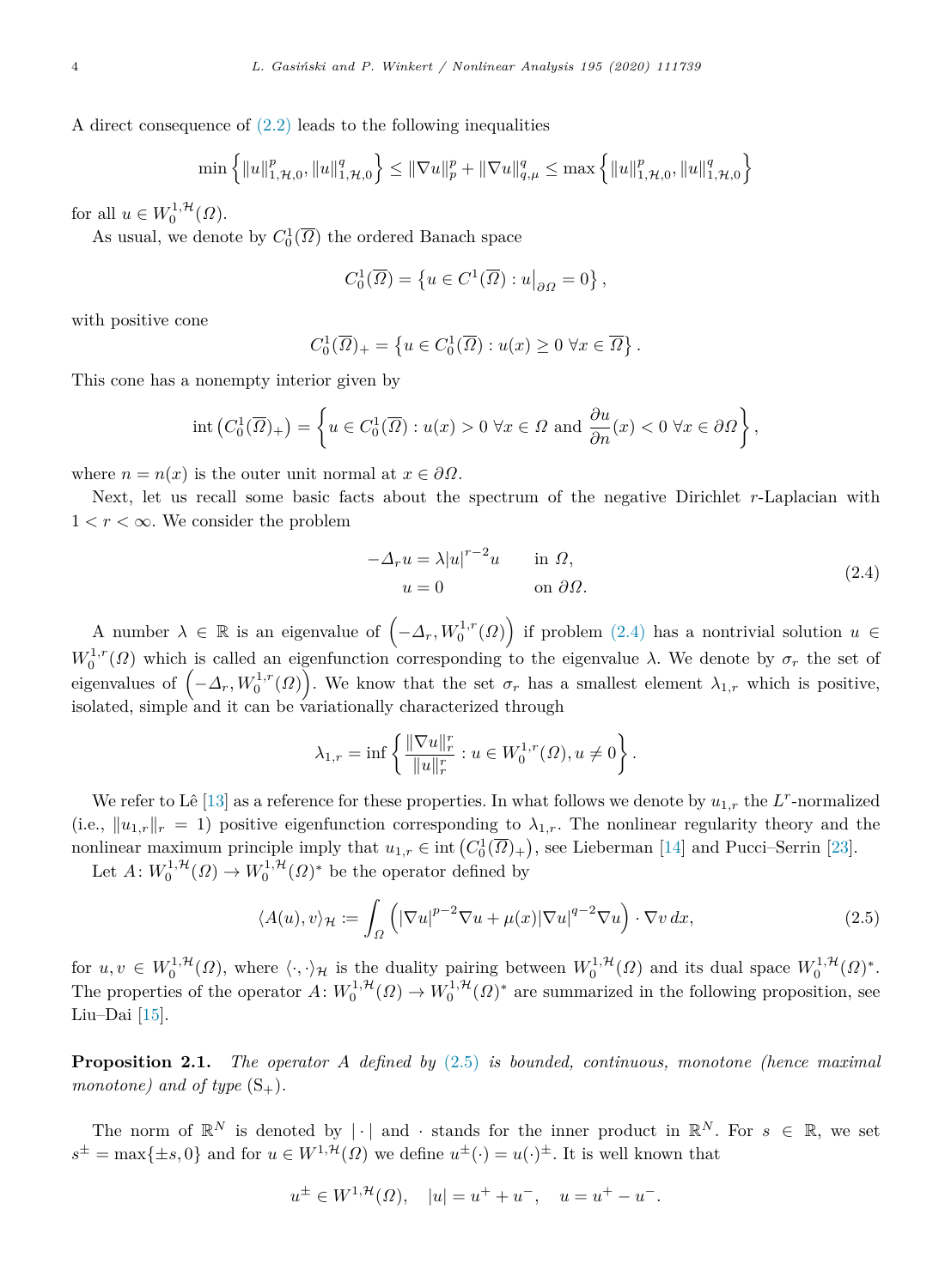## 3. A priori estimates for double phase problems

<span id="page-4-0"></span>In this section we present a priori bounds for double phase problems under very general conditions. Such a result is of independent interest and can be used for several problems of this type. We consider the problem

$$
-\operatorname{div}\left(|\nabla u|^{p-2}\nabla u + \mu(x)|\nabla u|^{q-2}\nabla u\right) = g(x, u, \nabla u) \quad \text{in } \Omega,
$$
  
\n
$$
u = 0 \quad \text{on } \partial\Omega,
$$
\n(3.1)

where we suppose the following conditions on the function  $g: \Omega \times \mathbb{R} \times \mathbb{R}^N \to \mathbb{R}$ .

 $H(g)$   $g: \Omega \times \mathbb{R} \times \mathbb{R}^N \to \mathbb{R}$  is a Carathéodory function satisfying

<span id="page-4-2"></span><span id="page-4-1"></span>
$$
|g(x,s,\xi)| \le c_1 |\xi|^{p^{\frac{r-1}{r}}} + c_2 |s|^{r-1} + c_3,
$$

for a.a.  $x \in \Omega$ , for all  $s \in \mathbb{R}$  and for all  $\xi \in \mathbb{R}^N$  with positive constants  $c_1, c_2, c_3$  and  $q < r \leq p^*$  where  $p^*$  is the critical exponent stated in  $(2.3)$  $(2.3)$  $(2.3)$ .

A function  $u \in W_0^{1,\mathcal{H}}(\Omega)$  is called a weak solution of problem [\(3.1\)](#page-4-1) if

$$
\int_{\Omega} \left( |\nabla u|^{p-2} \nabla u + \mu(x) |\nabla u|^{q-2} \nabla u \right) \cdot \nabla v \, dx = \int_{\Omega} g(x, u, \nabla u) v \, dx \tag{3.2}
$$

is satisfied for all test functions  $v \in W_0^{1, \mathcal{H}}(\Omega)$ .

The following theorem provides the boundedness of weak solutions of problem ([3.1\)](#page-4-1).

**Theorem 3.1.** *Let*  $1 < p < q < N$  *and let hypotheses* ([2.1\)](#page-2-0) *and H(q) be satisfied. Then, each weak solution of problem* [\(3.1](#page-4-1)) *belongs to*  $L^{\infty}(\Omega)$ *.* 

**Proof.** Let  $u \in W^{1,\mathcal{H}}(\Omega) \subseteq W^{1,p}(\Omega)$  be a weak solution of problem [\(1.1\)](#page-0-3). Since  $u = u^+ - u^-$  we can suppose, without any loss of generality, that  $u \geq 0$ . Let  $h > 0$  and set  $u_h = \min\{u, h\}$ . Then we choose  $v = uu_h^{\kappa p}$  with  $\kappa > 0$  as test function in ([3.2](#page-4-2)). Note that  $\nabla v = \nabla uu_h^{\kappa p} + u\kappa pu_h^{\kappa p-1} \nabla u_h$ . This gives

$$
\int_{\Omega} |\nabla u|^p u_h^{\kappa p} dx + \kappa p \int_{\Omega} |\nabla u|^{p-2} \nabla u \cdot \nabla u_h u_h^{\kappa p-1} u dx \n+ \int_{\Omega} \mu(x) |\nabla u|^q u_h^{\kappa p} dx + \kappa p \int_{\Omega} \mu(x) |\nabla u|^{q-2} \nabla u \cdot \nabla u_h u_h^{\kappa p-1} u dx \n= \int_{\Omega} g(x, u, \nabla u) u u_h^{\kappa p} dx.
$$
\n(3.3)

It is easy to see that the third and fourth integrals on the left-hand side of ([3.3\)](#page-4-3) are positive. Therefore, we have

<span id="page-4-3"></span>
$$
\int_{\Omega} |\nabla u|^p u_h^{\kappa p} dx + \kappa p \int_{\Omega} |\nabla u|^{p-2} \nabla u \cdot \nabla u_h u_h^{\kappa p-1} u dx
$$
  
\n
$$
\leq \int_{\Omega} g(x, u, \nabla u) u u_h^{\kappa p} dx.
$$

Now we can proceed exactly as in the proof of Theorem 3.1 of Marino–Winkert [\[18](#page-8-0), starting with (3.2)] to obtain that  $u \in L^{\infty}(\Omega)$ .  $\square$ 

### 4. Main results

We assume the following hypotheses on the nonlinearity  $f: \Omega \times \mathbb{R} \to \mathbb{R}$ .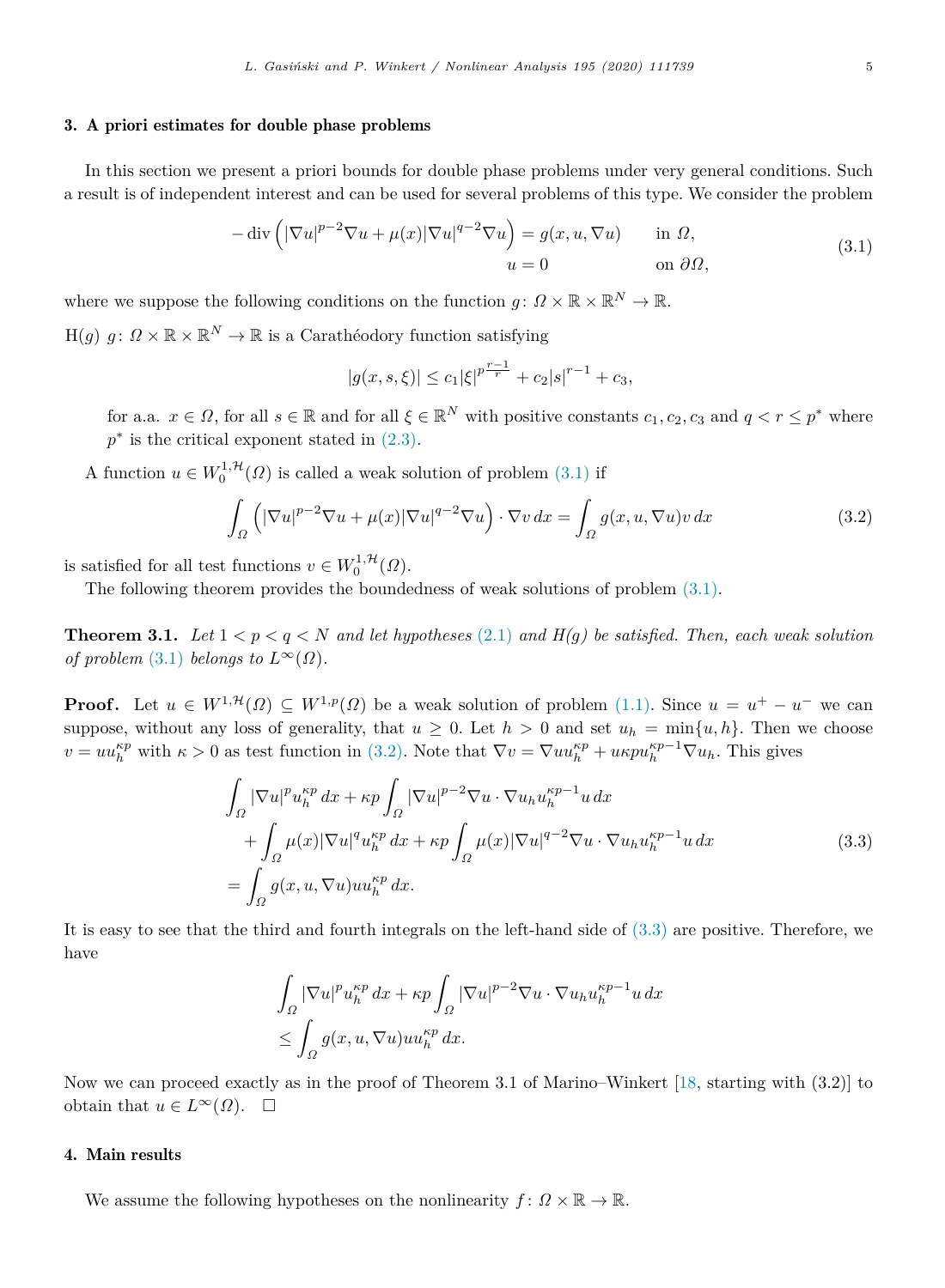$H(f)$   $f: \Omega \times \mathbb{R} \to \mathbb{R}$  is a Carathéodory function such that

(i) *f* is bounded on bounded sets;  $(ii)$ 

$$
\lim_{s \to \pm \infty} \frac{f(x, s)}{|s|^{q-2} s} = +\infty \quad \text{uniformly for a. a. } x \in \Omega;
$$

(iii)

$$
\lim_{s \to 0} \frac{f(x, s)}{|s|^{p-2} s} = 0 \quad \text{uniformly for a. a. } x \in \Omega.
$$

**Example 4.1.** The following functions  $f_i: \Omega \times \mathbb{R} \to \mathbb{R}$   $(i = 1, 2, 3)$  satisfy hypotheses  $H(f)$ :

$$
f_1(x, s) = a(x)|s|^{r-2}s,
$$
  
\n
$$
f_2(x, s) = a(x)|s|^{q-2}s\ln(1+|s|),
$$
  
\n
$$
f_3(x, s) = \begin{cases} |s|^{q-2}se^{-s-1} & \text{if } s < -1, \\ \frac{|s|^p}{2}((s-1)\cos(s+1)+s+1) & \text{if } -1 \le s \le 1, \\ (1+(s-1)|x|)s^{q-1}e^{s-1} & \text{if } s > 1, \end{cases}
$$

where  $a \in L^{\infty}(\Omega)$  and  $q < r < \infty$ .

We say that  $u \in W_0^{1, H}(\Omega)$  is a weak solution of problem [\(1.1](#page-0-3)) if it satisfies

$$
\int_{\Omega} \left( |\nabla u|^{p-2} \nabla u + \mu(x) |\nabla u|^{q-2} \nabla u \right) \cdot \nabla v \, dx = \int_{\Omega} \left( \lambda |u|^{p-2} u - f(x, u) \right) v \, dx
$$

for all test functions  $v \in W_0^{1, \mathcal{H}}(\Omega)$ .

Our main existence result reads as follows.

**Theorem 4.2.** *Let*  $1 < p < q < N$ *, let hypotheses* ([2.1\)](#page-2-0) *and*  $H(f)$  *be satisfied and assume that*  $\lambda > \lambda_{1,p}$ *. Then*  $problem (1.1)$  $problem (1.1)$  $problem (1.1)$  *admits at least two nontrivial weak solutions*  $u_+, u_- \in W_0^{1,\mathcal{H}}(\Omega) \cap L^{\infty}(\Omega)$  *such that*  $u_+ \geq 0$  $and u<sub>-</sub> \leq 0$  *in*  $\Omega$ *.* 

**Proof.** We first note that for each  $a > 0$ , by applying  $H(f)(ii)$ , there exists a constant  $M = M(a) > 1$  such that

$$
f(x,s)s \ge a|s|^q \quad \text{for a. a. } x \in \Omega \text{ and for all } |s| \ge M. \tag{4.1}
$$

Taking  $a = \lambda$  and a constant function  $\overline{u} \in [M, \infty)$  and using ([4.1](#page-5-0)),  $p < q$  and  $M > 1$ , we have that

<span id="page-5-2"></span><span id="page-5-1"></span><span id="page-5-0"></span>
$$
0 \ge \lambda \overline{u}^{p-1} - f(x, \overline{u}) \quad \text{for a. a. } x \in \Omega.
$$
\n
$$
(4.2)
$$

Now we introduce the truncation function  $h_+ : \Omega \times \mathbb{R} \to \mathbb{R}$  defined by

$$
h_{+}(x,s) = \begin{cases} 0 & \text{if } s < 0, \\ \lambda s^{p-1} - f(x,s) & \text{if } 0 \le s \le \overline{u}, \\ \lambda \overline{u}^{p-1} - f(x,\overline{u}) & \text{if } \overline{u} < s. \end{cases} \tag{4.3}
$$

It is clear that  $h_+$  is a Caratheodory function. We set  $H_+(x,s) = \int_0^s h_+(x,t) dt$  and consider the  $C^1$ -functional  $\varphi_+ : W_0^{1, \mathcal{H}}(\Omega) \to \mathbb{R}$  given by

$$
\varphi_+(u) = \int_{\Omega} \left[ \frac{1}{p} |\nabla u|^p + \frac{\mu(x)}{q} |\nabla u|^q \right] dx - \int_{\Omega} H_+(x, u) dx.
$$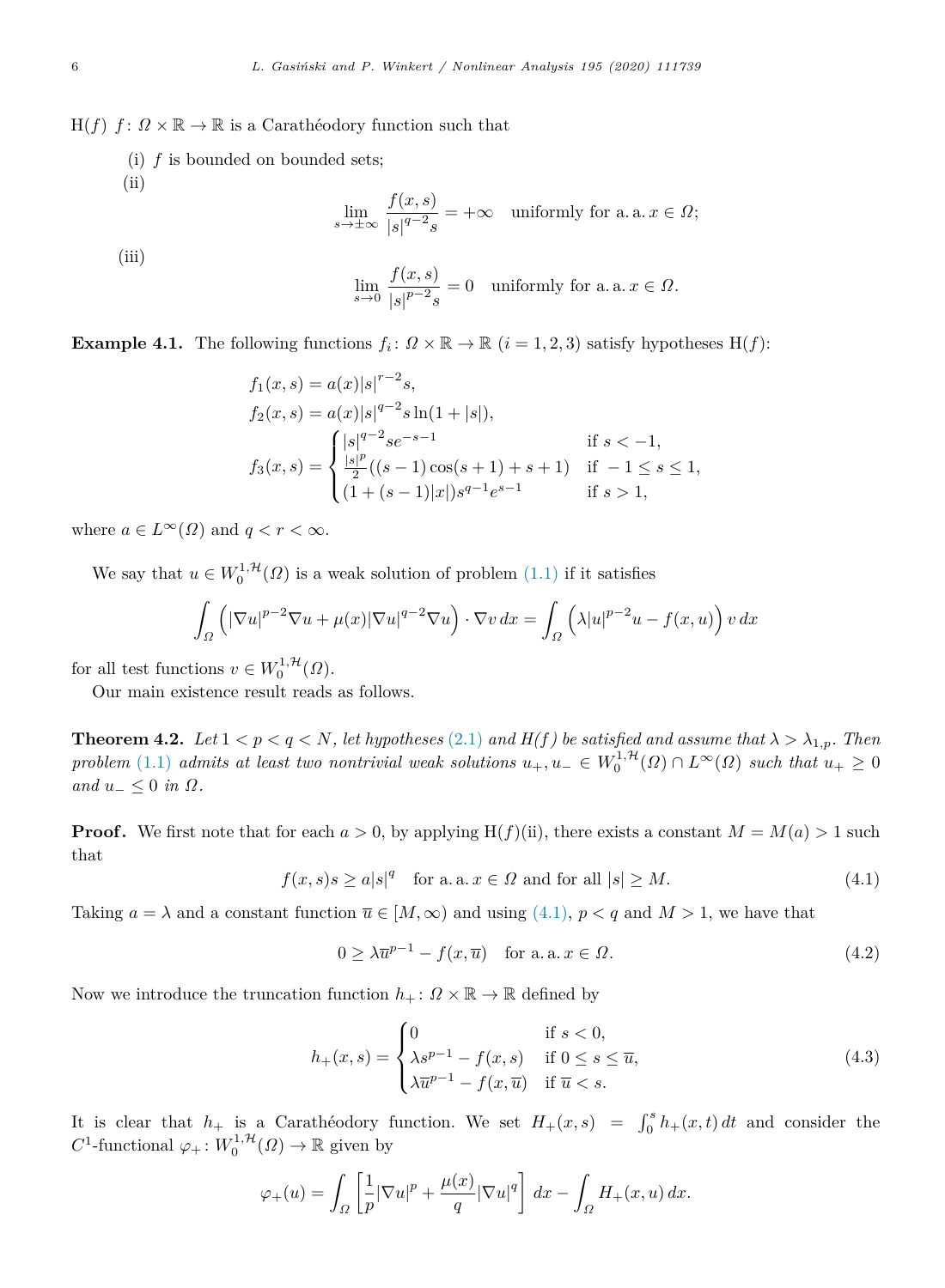Due to the truncation operator we see that the functional  $\varphi_+$  is coercive and since the embedding  $W_0^{1, H}(\Omega) \hookrightarrow L^r(\Omega)$  is compact, it is also sequentially weakly lower semicontinuous. Therefore, its global minimizer  $u_+ \in W_0^{1,\mathcal{H}}(\Omega)$  exists, that is,

<span id="page-6-0"></span>
$$
\varphi_+(u_+) = \inf \left[ \varphi_+(u) \colon u \in W_0^{1,\mathcal{H}}(\Omega) \right].
$$

Let us prove that this minimizer is nontrivial. To this end, due to H( $f$ )(iii), we find for each  $\varepsilon > 0$  a number  $\delta = \delta(\varepsilon) \in (0, \overline{u})$  such that

$$
F(x,s) \le \frac{\varepsilon}{p}|s|^p \quad \text{for a. a. } x \in \Omega \text{ and for all } |s| \le \delta,
$$
\n(4.4)

where  $F(x,s) = \int_0^s f(x,t) dt$ . We recall that  $u_{1,p} \in \text{int}(C_0^1(\overline{\Omega})_+)$  and so we can choose  $t \in (0,1)$  small enough such that  $tu_{1,p}(x) \in [0,\delta]$  for all  $x \in \overline{\Omega}$ . Moreover, we know that  $||u_{1,p}||_p = 1$ .

Using this fact, ([4.3](#page-5-1)), [\(4.4\)](#page-6-0) and the fact that  $\delta < \overline{u}$  we obtain

$$
\varphi_{+}\left(tu_{1,p}\right) = \int_{\Omega} \left[\frac{1}{p} |\nabla(tu_{1,p})|^{p} + \frac{\mu(x)}{q} |\nabla(tu_{1,p})|^{q}\right] dx - \int_{\Omega} H_{+}(x, tu_{1,p}) dx
$$
  
\n
$$
\leq \frac{t^{p}}{p} ||\nabla u_{1,p}||_{p}^{p} + \frac{t^{q}}{q} ||\nabla u_{1,p}||_{q,\mu}^{q} - \frac{\lambda t^{p}}{p} + \frac{\varepsilon t^{p}}{p}
$$
  
\n
$$
\leq \frac{t^{p}\lambda_{1,p}}{p} + \frac{t^{q}}{q} ||\nabla u_{1,p}||_{q,\mu}^{q} - \frac{\lambda t^{p}}{p} + \frac{\varepsilon t^{p}}{p}
$$
  
\n
$$
= t^{p} \left[\frac{\lambda_{1,p} - \lambda + \varepsilon}{p}\right] + \frac{t^{q}}{q} ||\nabla u_{1,p}||_{q,\mu}^{q}.
$$
\n(4.5)

Since  $\lambda > \lambda_{1,p}$  we can choose  $\varepsilon \in (0, \lambda - \lambda_{1,p})$  in [\(4.5\)](#page-6-1) which shows that (note that  $p < q$ )

<span id="page-6-2"></span><span id="page-6-1"></span>
$$
\varphi_+(tu_{1,p}) < 0 = \varphi_+(0) \quad \text{for sufficiently small } t > 0.
$$

Therefore,  $u_+ \neq 0$ .

Since  $u_+$  is a global minimizer of  $\varphi_+$  we have  $(\varphi_+)'(u_+) = 0$ , that is,

$$
\int_{\Omega} \left( |\nabla u_{+}|^{p-2} \nabla u_{+} + \mu(x) |\nabla u_{+}|^{q-2} \nabla u_{+} \right) \cdot \nabla v \, dx = \int_{\Omega} h_{+}(x, u_{+}) v \, dx \tag{4.6}
$$

for all  $v \in W_0^{1, H}(\Omega)$ . Taking  $v = -(u_+)^-$  as test function in ([4.6](#page-6-2)) gives  $(u_+)^- = 0$  and so  $u_+ \ge 0$ . Next, we choose  $v = (u_{+} - \overline{u})^{+} \in W_0^{1, \mathcal{H}}(\Omega)$  as test function in ([4.6](#page-6-2)). This leads to

$$
\int_{\Omega} \left( |\nabla u_+|^{p-2} \nabla u_+ + \mu(x) |\nabla u_+|^{q-2} \nabla u_+ \right) \cdot \nabla (u_+ - \overline{u})^+ dx
$$
\n
$$
= \int_{\Omega} h_+(x, u_+)(u_+ - \overline{u})^+ dx
$$
\n
$$
= \int_{\Omega} \left( \lambda \overline{u}^{p-1} - f(x, \overline{u}) \right) (u_+ - \overline{u})^+ dx
$$
\n
$$
\leq 0,
$$

by ([4.2](#page-5-2)). Hence, from the last inequality we derive

$$
\int_{\{u_+>\overline{u}\}} \left\vert \nabla u_+ \right\vert^p dx + \int_{\{u_+>\overline{u}\}} \mu(x) \left\vert \nabla u_+ \right\vert^q dx \leq 0.
$$

Therefore,  $u_+ \leq \overline{u}$ . Then, with view to the truncation function defined in ([4.3\)](#page-5-1), we see that  $u_+ \in$  $W_0^{1, \mathcal{H}}(\Omega) \cap L^{\infty}(\Omega)$  is a weak solution of our original problem.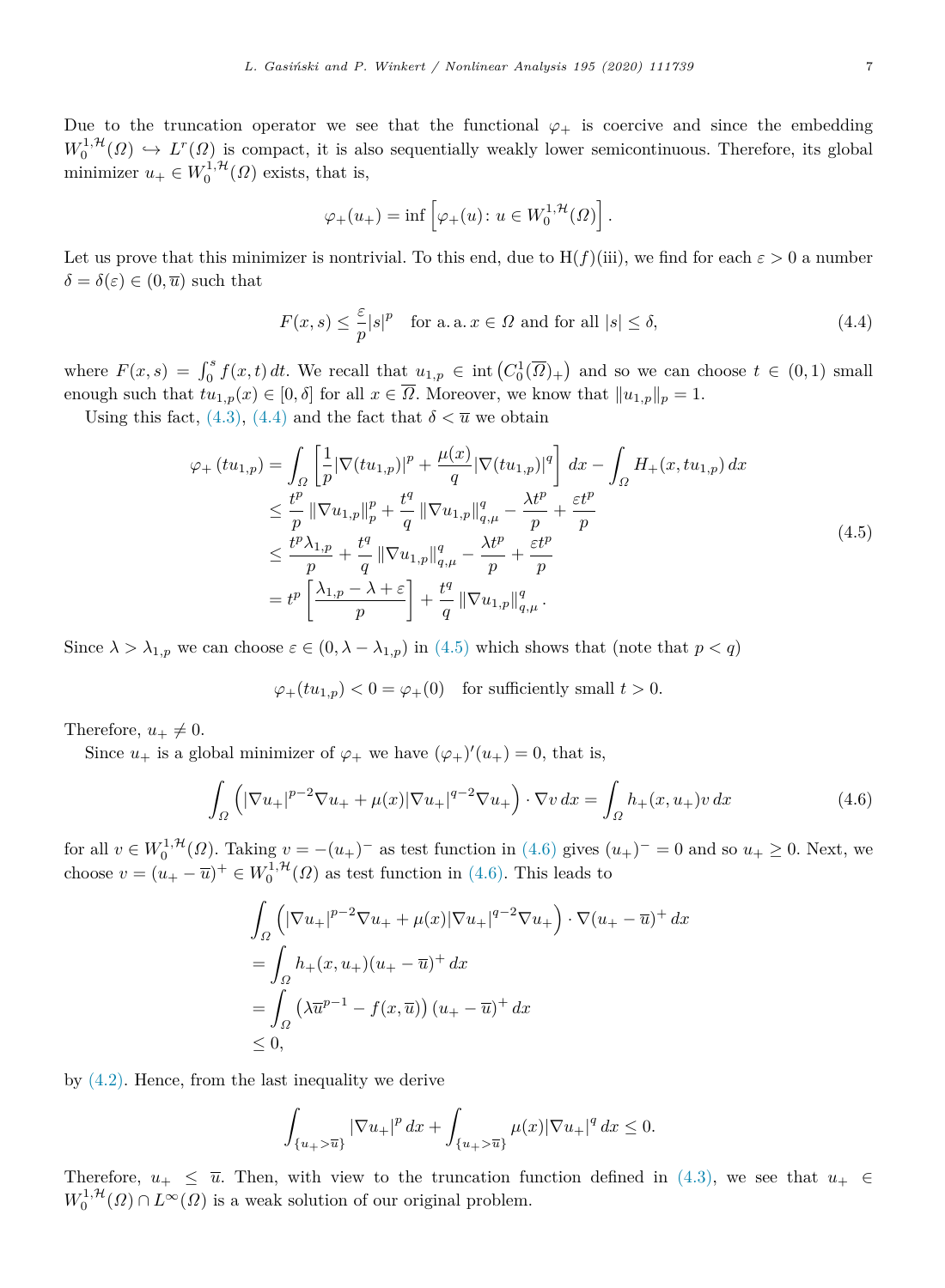The proof for the negative solution works in a similar way. Indeed, as a conclusion of  $(4.1)$  $(4.1)$ , we can choose  $a = \lambda$  and  $v \in (-\infty, -M]$  such that

$$
0 \le \lambda |\underline{v}|^{p-2} \underline{v} - f(x, \underline{v}) \quad \text{for a.a. } x \in \Omega.
$$

Then, we introduce the truncation  $h_-\colon \Omega \times \mathbb{R} \to \mathbb{R}$  defined by

$$
h_{-}(x,s) = \begin{cases} \lambda |\underline{v}|^{p-2} \underline{v} - f(x,\underline{v}) & \text{if } s < \underline{v}, \\ \lambda |s|^{p-2} s - f(x,s) & \text{if } \underline{v} \le s \le 0, \\ 0 & \text{if } 0 < s, \end{cases}
$$

and the  $C^1$ -functional  $\varphi_-\colon W_0^{1,\mathcal{H}}(\Omega) \to \mathbb{R}$  defined by

$$
\varphi_{-}(u) = \int_{\Omega} \left[ \frac{1}{p} |\nabla u|^p + \frac{\mu(x)}{q} |\nabla u|^q \right] dx - \int_{\Omega} H_{-}(x, u) dx,
$$

where  $H_-(x, s) = \int_0^s h_-(x, t)dt$ . In the same way we prove that  $\varphi$  has a global minimizer  $u_-$  which turns out to be a nontrivial, negative, bounded weak solution of  $(1.1)$  $(1.1)$  $(1.1)$ .  $\Box$ 

**Remark 4.3.** It would also be interesting to obtain sign-changing solutions for problem ([1.1\)](#page-0-3). As for now, the methods based on extremal solutions cannot be applied due to the lack of regularity results for double phase problems. Moreover, the application of the Nehari manifold method does not seem to work for our problem because of the sign of the nonlinearity *f*, compared with the assumption in Gasiński–Papageorgiou  $[11]$  $[11]$  and Liu–Dai  $[15]$  $[15]$ .

#### Acknowledgments

The authors wish to thank knowledgeable referees for their corrections and remarks.

#### References

- <span id="page-7-9"></span>[1] A. Bahrouni, V.D. Rădulescu, D.D. Repovš, Double phase transonic flow problems with variable growth: nonlinear [patterns and stationary waves, Nonlinearity 32 \(7\) \(2019\) 2481–2495.](http://refhub.elsevier.com/S0362-546X(19)30394-3/sb1)
- <span id="page-7-1"></span>[2] [P. Baroni, M. Colombo, G. Mingione, Harnack inequalities for double phase functionals, Nonlinear Anal. 121 \(2015\)](http://refhub.elsevier.com/S0362-546X(19)30394-3/sb2) [206–222.](http://refhub.elsevier.com/S0362-546X(19)30394-3/sb2)
- [3] [P. Baroni, M. Colombo, G. Mingione, Non-autonomous functionals, borderline cases and related function classes, St.](http://refhub.elsevier.com/S0362-546X(19)30394-3/sb3) [Petersburg Math. J. 27 \(2016\) 347–379.](http://refhub.elsevier.com/S0362-546X(19)30394-3/sb3)
- <span id="page-7-2"></span>[4] [P. Baroni, M. Colombo, G. Mingione, Regularity for general functionals with double phase, Calc. Var. Partial Differential](http://refhub.elsevier.com/S0362-546X(19)30394-3/sb4) [Equations 57 \(2\) \(2018\) Art. 62, 48 pp.](http://refhub.elsevier.com/S0362-546X(19)30394-3/sb4)
- <span id="page-7-3"></span>[5] [P. Baroni, T. Kuusi, G. Mingione, Borderline gradient continuity of minima, J. Fixed Point Theory Appl. 15 \(2\) \(2014\)](http://refhub.elsevier.com/S0362-546X(19)30394-3/sb5) [537–575.](http://refhub.elsevier.com/S0362-546X(19)30394-3/sb5)
- <span id="page-7-10"></span>[6] M. Cencelj, V.D. Rădulescu, D.D. Repovš, Double phase problems with variable growth, Nonlinear Anal. 177 (part A) [\(2018\) 270–287.](http://refhub.elsevier.com/S0362-546X(19)30394-3/sb6)
- <span id="page-7-7"></span>[7] [F. Colasuonno, M. Squassina, Eigenvalues for double phase variational integrals, Ann. Mat. Pura Appl. \(4\) 195 \(6\)](http://refhub.elsevier.com/S0362-546X(19)30394-3/sb7) [\(2016\) 1917–1959.](http://refhub.elsevier.com/S0362-546X(19)30394-3/sb7)
- <span id="page-7-4"></span>[8] [M. Colombo, G. Mingione, Bounded minimisers of double phase variational integrals, Arch. Ration. Mech. Anal. 218](http://refhub.elsevier.com/S0362-546X(19)30394-3/sb8) [\(1\) \(2015\) 219–273.](http://refhub.elsevier.com/S0362-546X(19)30394-3/sb8)
- <span id="page-7-5"></span>[9] [M. Colombo, G. Mingione, Regularity for double phase variational problems, Arch. Ration. Mech. Anal. 215 \(2\) \(2015\)](http://refhub.elsevier.com/S0362-546X(19)30394-3/sb9) [443–496.](http://refhub.elsevier.com/S0362-546X(19)30394-3/sb9)
- <span id="page-7-6"></span>[10] [G. Cupini, P. Marcellini, E. Mascolo, Local boundedness of minimizers with limit growth conditions, J. Optim. Theory](http://refhub.elsevier.com/S0362-546X(19)30394-3/sb10) [Appl. 166 \(1\) \(2015\) 1–22.](http://refhub.elsevier.com/S0362-546X(19)30394-3/sb10)
- <span id="page-7-0"></span>[11] L. Gasiński, N.S. Papageorgiou, Constant sign and nodal solutions for superlinear double phase problems, Adv. Calc. Var. [http://dx.doi.org/10.1515/acv-2019-0040.](http://dx.doi.org/10.1515/acv-2019-0040)
- <span id="page-7-8"></span>[12] L. Gasiński, P. Winkert, Existence and uniqueness results for double phase problems with convection term, J. Differential Equations, [http://dx.doi.org/10.1016/j.jde.2019.10.022.](http://dx.doi.org/10.1016/j.jde.2019.10.022)
- <span id="page-7-11"></span>[13] A. Lê, Eigenvalue problems for the *p*[-Laplacian, Nonlinear Anal. 64 \(5\) \(2006\) 1057–1099.](http://refhub.elsevier.com/S0362-546X(19)30394-3/sb13)